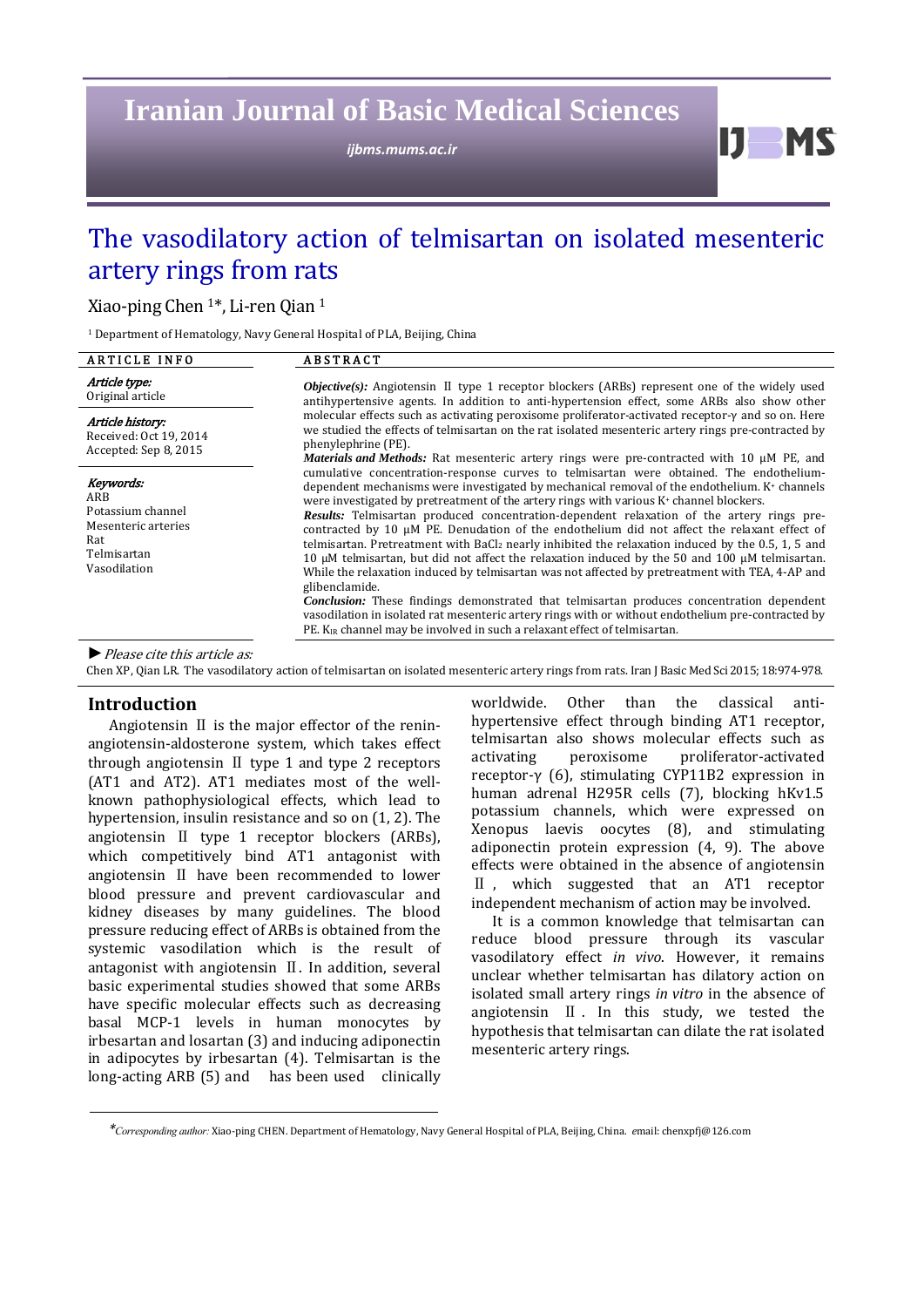## **Materials and Methods**

This study was performed with the permission of the Ethics Committee of the Navy General Hospital of PLA, three month old WKY rats weighing  $250-260$  g were used. The rats were housed under a  $12$ -hr/12-hr day/night cycle and given tap water and standard chow *ad libitum*. 

#### *Dissociation of rat mesenteric artery ring*

At the beginning of the study, rats were decapitated and the mesenteric vessels of the small intestine were removed and placed in cold  $(4 \degree C)$  physiological salt solution (PSS) which was oxygenated  $(95\% \space O_2, \space 5\%)$  $CO<sub>2</sub>$ ). The composition of PSS was as follows (in mmol/L): KCl 4.7, NaCl 119.0, NaHCO<sub>3</sub> 25.0, KH<sub>2</sub>PO<sub>4</sub> 0.4,  $MgSO_4$  1.17,  $CaCl_2$  2.5, and glucose 5.5. The fat and connective tissues surrounding the second‐order mesenteric arterioles were removed: each artery was cut into cylindrical segments, which was 2.5 mm in length. The inner diameter of the arterial rings ranged from 100 to 150 um.

#### *Record of vascular tone*

According to the method described by Huang *et al* (10), arterial rings isolated from rats were placed in a multi-myograph system (Danish Myo Technology A/S), and changes of the tension of the vessel were recorded by Power lab data recording system (AD Instrument). The arterial rings were bathed in PSS solution, which was changed every 20 min, with  $95\%$  O<sub>2</sub> plus  $5\%$  CO<sub>2</sub> at 37  $\degree$ C (pH 7.40). The arterial rings were mounted under an optimal resting tension. This optimal resting tension was the minimum level of stretch that gave the largest force after administration of  $60 \text{ mM}$  KCl. The rings were allowed to stabilize at optimal resting tension for 90 min before the start of the experiments.

#### *Effect of telmisartan on contractions induced by phenylephrine (PE)*

After 90 min of stabilization, intact endothelium mesenteric artery ring was pre-contracted with PE (10)  $\mu$ M). Cumulative concentration-response curves to 0.5, 1, 5, 50, and  $100 \mu$ M telmisartan (TM) were recorded. Relaxing responses were measured as percentages of the contraction induced by PE. The curves of concentration response to DMSO, which is the solvent of telmisartan, were also obtained in endotheliumintact mesenteric arterial rings.

## *Role of endothelium in telmisartan‐induced relaxation*

In order to examine the role of endothelium involvement in telmisartan-mediated relaxation, response to telmisartan was studied in endotheliumintact and endothelium-denuded rings precontracted by PE  $(10 \mu M)$ . At the end of relaxation, 60 mM KCl was added into the slot to test the activity of arterial rings and to study the role of depolarization in such relaxation. The presence of functional endothelium was assessed by the ability of acetylcholine (ACh, 10  $\mu$ M) to induce more than 90% relaxation of pre-contracted rings with PE  $(10 \mu M)$ and the absence, less than 10% of relaxation induced by ACh. 

## *Role of K+ channels in telmisartan vasodilation*

To examine the role of  $K^+$  channels in vasodilation, the endothelium-intact ring was used for this determination by preincubation with one of the following  $K^+$  channel blockers: 10 mM tetraethylammonium (TEA), 1 mM 4-amino-pyridine (4-AP), 10 μM glibenclamide (Gli), and  $30 \mu$ M BaCl<sub>2</sub> for  $30 \mu$ min before PE  $(10 \mu M)$  pre-contracted. Then, the cumulative concentration response of telmisartan at the concentrations of 0.5, 1, 5, 50, and 100  $\mu$ M was directly added.

## *Statistical analysis*

Data are presented as the mean  $\pm$  SEM, and n stands for the number of rings prepared from different rats. The curves of concentration response to telmisartan were based on the percent relaxation of the PE-induced contraction. The results were analyzed by Student's t-test. Two-sided  $P<0.05$  was considered statistically significant.

## **Results**

#### *Effect oftelmisartan on PE‐induced contractions*

The contraction induced by 10 μM PE in rat mesenteric artery rings was 20.41±3.36 mN. Telmisartan 0.5, 1, 5, 50 and, 100  $\mu$ M concentration dependently relaxed the pre-contractions with the maximum relaxation being 100% for 10 μM PEinduced contractions. Endothelium-denudation did not affect the relaxant effect of telmisartan. In contrast, DMSO did not affect the contractions induced by PE. 100 μM telmisartan relaxed the contractions induced by 10  $\mu$ M PE completely. At the end of relaxations, 60 mM KCl was added into the slot, which induced  $16.25\pm2.73$  mN contractions of the mesenteric artery rings again (Figure 1).

## *Role of K+ channels on telmisartan induced relaxation*

After pre-incubation with TEA (10 mM), 4-AP (1 mM), Gli (10  $\mu$ M), and BaCl<sub>2</sub> (30  $\mu$ M) for 30 min, the tensions induced by 10  $\mu$ M PE were 19.43±2.76 mN, 22.53±3.12 mN, 21.72±4.26 mN, and 18.54±3.79 mN in isolated arterial rings, respectively. Pretreatment with  $BaCl<sub>2</sub>$  nearly inhibited the relaxation induced by the  $0.5$ , 1, 5, and 10  $\mu$ M concentration of telmisartan, but  $BaCl<sub>2</sub>$  did not affect the relaxation induced by the  $50$  and  $100 \mu M$ telmisartan. While the relaxation induced by telmisartan was not affected by pretreatment with TEA, 4-AP and Gli (Figure 2).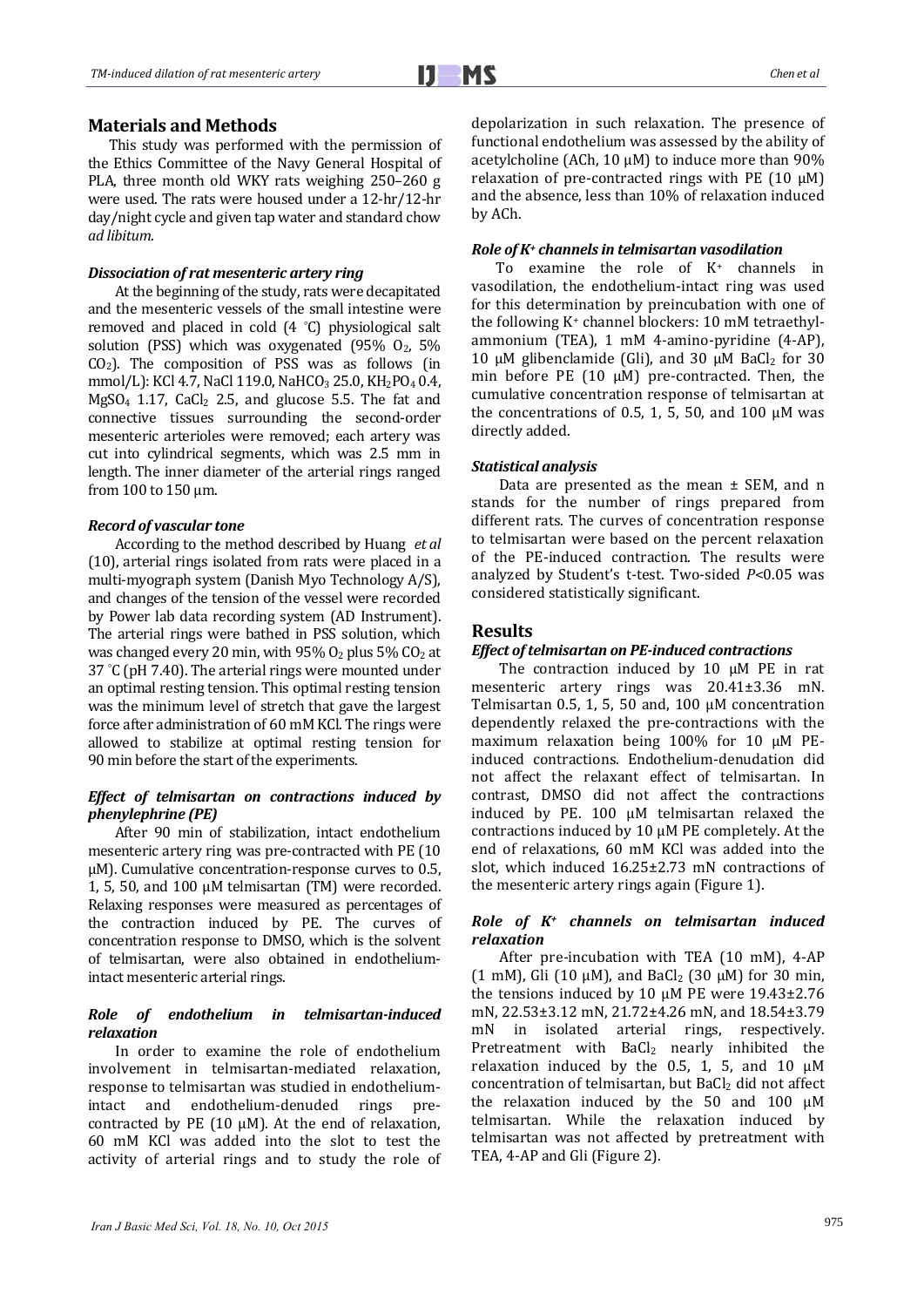

Figure 1. Relaxation effect of telmisartan (TM, 0.5, 1, 5, 50, and 100 μM) on pre-contractions induced by 10 μM phenylephrine (PE) in rat isolated mesenteric artery rings with an intact or denuded endothelium. Telmisartan 0.5, 1, 5, 10, 50, and 100  $\mu$ M concentration dependently relaxed the pre-contractions with the maximum relaxation being 100% for 10 μM PE-induced contractions. Denudation of the endothelium did not affect the relaxant effect of telmisartan. In contrast, the vehicle of DMSO did not affect the contractions induced by PE  $(A)$ . 100  $\mu$ M of telmisartan relaxed the contractions induced by 10 μM PE completely. Until a stable tone plateau was reached, 60 mM of KCl was added, which induced  $16.25\pm2.73$  mN contractions of the artery rings again (B). Each point represents the mean $\pm$ SEM for 6 artery rings obtained from separate rats. \*\**P*<0.01 vs TM and TMdenude 



**Figure** 2. Role of  $K^+$  channels on the relaxation induced by telmisartan (TM, 0.5, 1, 5, 10, 50, and 100  $\mu$ M) in rat mesenteric artery rings pre-contracted with  $10 \mu$ M phenylephrine (PE). After pre-incubation with tetraethylammonium (TEA, 10 mM), 1 mM 4aminopyridine  $(4-AP)$ , 10  $\mu$ M glibenclamide  $\int$ Gli) and 30  $\mu$ M BaCl<sub>2</sub> for 30 min, the tension induced by 10  $\mu$ M PE were 19.43±2.76 mN, 22.53±3.12 mN, 21.72±4.26 mN and 18.54±3.79 mN in rat mesenteric artery rings, respectively. Pretreatment with BaCl<sub>2</sub> nearly inhibited the relaxation induced by the  $0.5, 1, 5$  and  $10 \mu$ M concentration of telmisartan, but did not affect the relaxation induced by the  $50$  and  $100 \mu$ M telmisartan. While the relaxation induced by telmisartan were not affected by pretreatment with TEA, 4-AP and glibenclamide. Each point represents the mean± SEM for 6 mesenteric artery rings obtained from separate rats. \* *P<*0.05, \*\**P<*0.01 vs TEA, Gli and 4‐AP groups 

# **Discussion**

Since 1970s, the deleterious effects of angiotensin  $\mathbb I$  on the cardiovascular and renal systems have been recognized  $(11, 12)$ , making the blockade of the renin-angiotensin system an effective therapeutic approach in the treatment of hypertension, chronic renal dysfunction, cardiac insufficiency, and so on. ARBs, which exhibit highly selective binding and antagonistic activity for the

AT1 receptor, have become a major drug class in the treatment of cardiovascular and renal disease (13). The effects of ARBs are due to the antagonistic effect, which diminishes the harmful role of angiotensin  $\mathbb I$ *in vivo*, however, more and more studies have shown that in addition to their AT1 receptor blocking activity, some ARBs may also activate peroxisome proliferator-activated receptor  $\gamma$  and affect currents through various ion channels expressed in cells  $(14)$ *in vitro*. Telmisartan exhibits inhibition effect on several ion channels, such as cloned Kv 1.3 and Kv 1.5 voltage-gated potassium channels expressed in X. Laevis oocytes  $(8, 15)$ , Kv 1.3 expressed in rat lymphocytes (16), and HERG channels expressed in X. Laevis oocytes (8). However, such effects were typically observed at high concentrations in micromolar range. Our present study found that telmisartan can relax the rat isolated mesenteric artery rings which were precontracted with PE. Such a phenomenon may not be associated with angiotensin  $\mathbb{I}$ , for it was observed *in vitro*. Next, we further investigated the probable mechanisms involved in the telmisartan induced rat mesenteric artery ring relaxation.

 To our knowledge, endothelium dependent or independent mechanism was involved in vascular relaxation. In the endothelium dependent mechanism, the intact endothelium cells secrete vascular dilators such as nitric oxide, prostacyclin and hyperpolarizing factor  $(17, 18)$ . The present study showed that telmisartan induced vasodilation in the isolated endothelium-denuded rat mesenteric artery rings was not significantly different as compared with that in the endothelium intact artery rings. Such results suggest that telmisartan has an endothelium independent vasodilatory effect on the isolated rat mesenteric artery.

The increasing potassium efflux through membrane  $K^+$  channels, blocking of extracellular Ca<sup>2+</sup> influx through membrane  $Ca^{2+}$  channels, as well as other mechanisms participate in the process of endothelium independent vasodilation (19). Up to now, four  $K^+$  channels have been found in vascular smooth muscle cells, which include ATP-sensitive  $(K_{ATP})$ , calcium-activated  $(BK_{Ca})$ , delayed rectifier  $(K_V)$ , and inward rectifier  $(K_{IR})$  potassium channels (20). Potassium ion efflux induced by activating the above  $K^+$  channels leads to hyperpolarization of the vascular muscle cell membrane, inhibits calcium ion influx through voltage-operative  $Ca^{2+}$  channel and causes vascular dilation. In order to investigate the role of  $K<sup>+</sup>$  channels in the telmisartan induced vasodilation in rat mesenteric artery rings, we used selective blocker of  $K^+$  channels to pretreat rat mesenteric artery rings. We observed that the relaxant effect of telmisartan in the pre-contracted mesenteric artery rings was not affected by pretreatment with 10 mM TEA, 10  $\mu$ M Gli and 1 mM 4-AP, which are the selective blockers of  $BK_{Ca}$ ,  $K_{ATP}$ and  $K_V$  channels, respectively. But 30  $\mu$ M BaCl<sub>2</sub>, a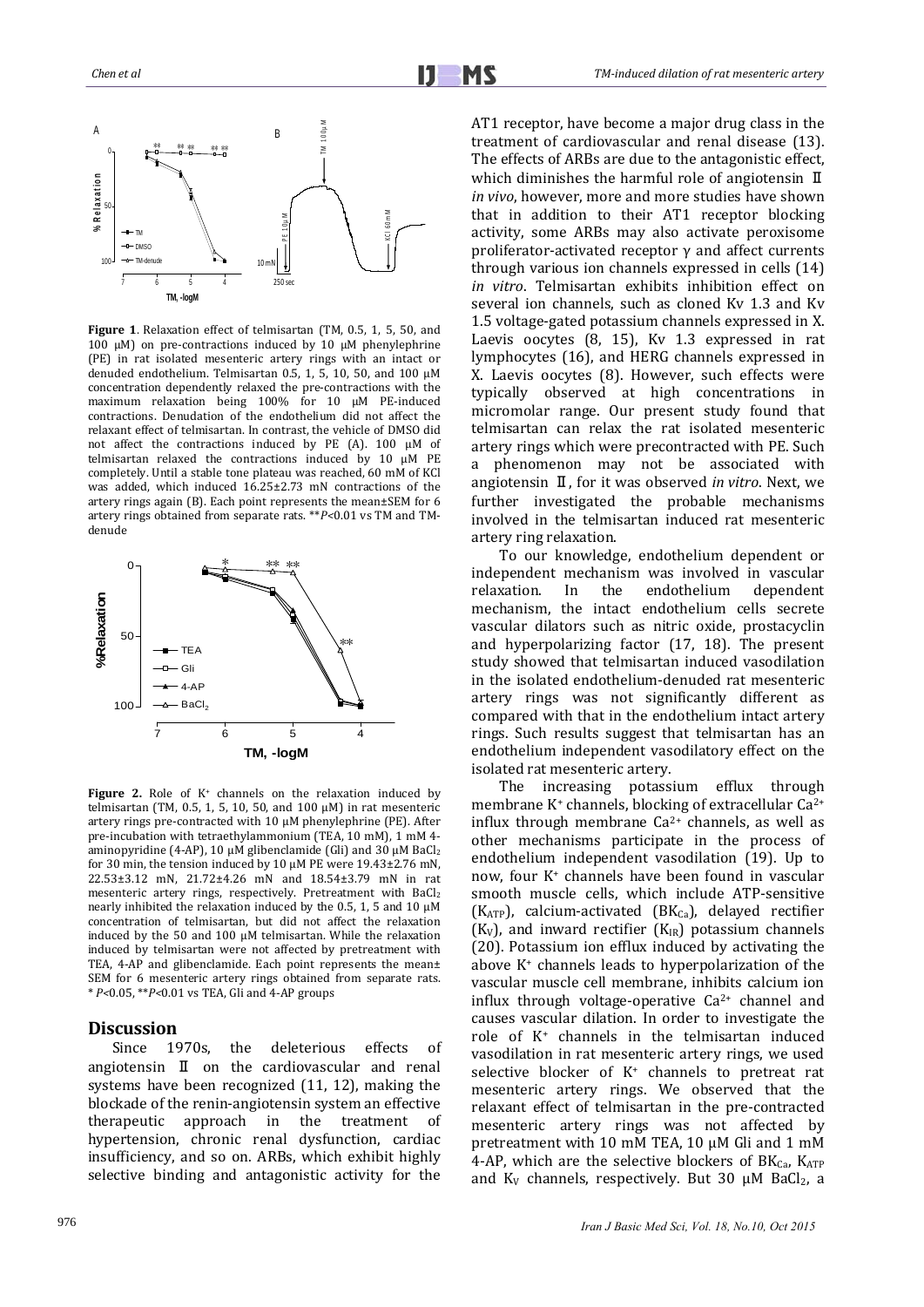selective blocker of inward rectifier potassium channels  $(K_{IR})$ , significantly inhibited the vasodilation induced by 0.5, 1, 5 and,  $10 \mu M$ telmisartan, which indicated that  $K_{IR}$  channels may play a role in the vasodilation of telmisartan. With the increase of telmisartan concentration, a counter result has been observed: 50 μM and 100 μM telmisartan can reverse the inhibited effect of BaCl<sub>2</sub>. This result may be explained by the possibilities that telmisartan competes with  $BaCl<sub>2</sub>$  to act on  $K_{IR}$ channels or telmisartan may act in other ion channels. After telmisartan completely dilated the PE induced pre-contraction of rat mesenteric artery rings, 60 mM KCl can significantly make the dilated artery rings re-contracted, considering the vascular contracting effect of 60 mM KCl is related with voltage-operative  $Ca^{2+}$  channel (21), the result indicates that voltage-operative  $Ca^{2+}$  channel is not involved in the vascular relaxant effect of telmisartan.

# **Conclusion**

The present study demonstrated for the first time that telmisartan produces concentration dependent vasodilation in isolated rat mesenteric artery rings with or without endothelium pre-contracted by PE.  $K_{IR}$  channel may be involved in this relaxant effect of telmisartan. Our research only observed the relaxant effect of telmisartan in the isolated rat mesenteric artery rings *in vitro* and the maximum plasma concentration of telmisartan was  $0.04$  to  $1.15 \mu M$ after daily oral 20 mg to 120 mg administration  $(5)$ . Whether such concentrations of telmisartan in plasma also play a role in vasodilation in rat mesenteric artery *in vivo* need to be further investigated. However, the effects of ARBs on ion channels typically occur at the supratherapeutic concentrations in micromolar range; clinical symptoms associated with such effects of ARBs have not been reported.

# **Acknowledgment**

This study was financially supported by a grant from the Innovation Promoted Foundation of Navy General Hospital, Beijing, China (grant no. CXPY201309). 

# **References**

1. Ferrario CM, Strawn WB. Role of the reninangiotensin-aldosterone system and proinflammatory mediators in cardiovascular disease. Am I Cardiol 2006;98:121‐128. 

2. Underwood PC, Adler GK. The renin angiotensin aldosterone system and insulin resistance in humans. Curr Hypertens Rep 2013; 15:59-70.

3. Proudfoot JM, Croft KD, Puddey IB, Beilin LJ. Angiotensin II type 1 receptor antagonists inhibit basal as well as low-density lipoprotein and platelet-activating factor-stimulated human monocyte chemoattractant protein-1. J Pharmacol Exp Ther 2003; 305:846-853.

4. Clasen R, Schupp M, Foryst-Ludwig A, Sprang C, Clemenz M, Krikov M, *et al.* PPARgamma‐activating angiotensin type-1 receptor blockers induce adiponectin. Hypertension 2005: 46:137-143.

5. Stangier J, Su CA, Roth W. Pharmacokinetics of orally and intravenously administered telmisartan in healthy young and elderly volunteers and in hypertensive patients. J Int Med Res 2000; 28:149-167.

6. Benson SC, Pershadsingh HA, Ho CI, Chittiboyina A, Desai P. Pravenec M. *et al.* Identification of telmisartan as a unique angiotensin II receptor antagonist with selective PPARgamma-modulating activity. Hypertension 2004; 43:993-1002.

7. Matsuda K, Uruno A, Kogure N, Sugawara K, Shimada H, Nezu M, et al. Angiotensin II receptor blockers differentially affect CYP11B2 expression in human adrenal H295R cells. Mol Cell Endocrinol 2014; 383:60‐68. 

8. Tu DN, Liao YH, Zou AR, Du YM, Run Q, Wang XP, *et al.* Electropharmacological properties of telmisartan in blocking hKv1.5 and HERG potassium channels expressed on Xenopus laevis oocytes. Acta Pharmacol Sin 2008; 29:913-922.

9. Yamada S, Ano N, Toda K, Kitaoka A, Shiono K, Inoue G, *et al.* Telmisartan but not candesartan affects adiponectin expression *in vivo* and *in vitro*. Hypertens Res 2008; 31:601-606.

10. Huang Y, Chan FL, Lau CW, Tsang SY, Chen ZY, He GW, et al. Roles of cyclic AMP and Ca<sup>2+</sup>-activated K<sup>+</sup> channels in endothelium-independent relaxation by urocortin in the rat coronary artery. Cardiovasc Res 2003; 57:824‐833. 

11. Gavras H, Lever AF, Brown JJ, Macadam RF, Robertson JI. Acute renal failure, tubular necrosis, and myocardial infarction induced in the rabbit by intravenous angiotensin II. Lancet 1971; 2:19-22.

12. Brunner HR, Laragh JH, Baer L, Newton MA, Goodwin FT, Krakoff LR, et al. Essential hypertension: renin and aldosterone, heart attack and stroke. N Engl J Med 1972; 286:441-449.

13. Mallat SG. Dual renin-angiotensin system inhibition for prevention of renal and cardiovascular events: do the latest trials challenge existing evidence? Cardiovasc Diabetol 2013; 12:108.

14. Michel MC, Foster C, Brunner HR, Liu L. A systematic comparison of the properties of clinically used angiotensin II type 1 receptor antagonists. Pharmacol Rev 2013; 65:809-848.

15. Li MW, Wang XP, Gao CY, Zou AR. Effects of telmisartan on voltage-gated Kv1.3 and Kv1.5 potassium channels expressed in Xenopus oocytes. Zhonghua Xin Xue Guan Bing Za Zhi 2009; 37:165‐168. 

16. Luo J, Ma KT, Zhang YM, Si JO, Liang P, Li J. Effects of telmisartan on 4-Aminopyridine-sensitive voltage dependant potassium channel of lymphocyte derived from spontaneously hypertensive rat. Zhonghua Xin Xue Guan Bing Za Zhi 2010; 38:751‐754. 

17. Mitchell JA, Ali F, Bailey L, Moreno L, Harrington LS. Role of nitric oxide and prostacyclin as vasoactive hormones released by the endothelium. Exp Physiol 2008; 93:141‐147. 

18. Nagao T, Vanhoutte PM. Endothelium-derived hyperpolarizing factor and endothelium-dependent relaxations. Am J Respir Cell Mol Biol 1993; 8:1-6.

19. Chen GP, Ye Y, Li L, Yang Y, Qian AB, Hu SJ. Endothelium-independent vasorelaxant effect of